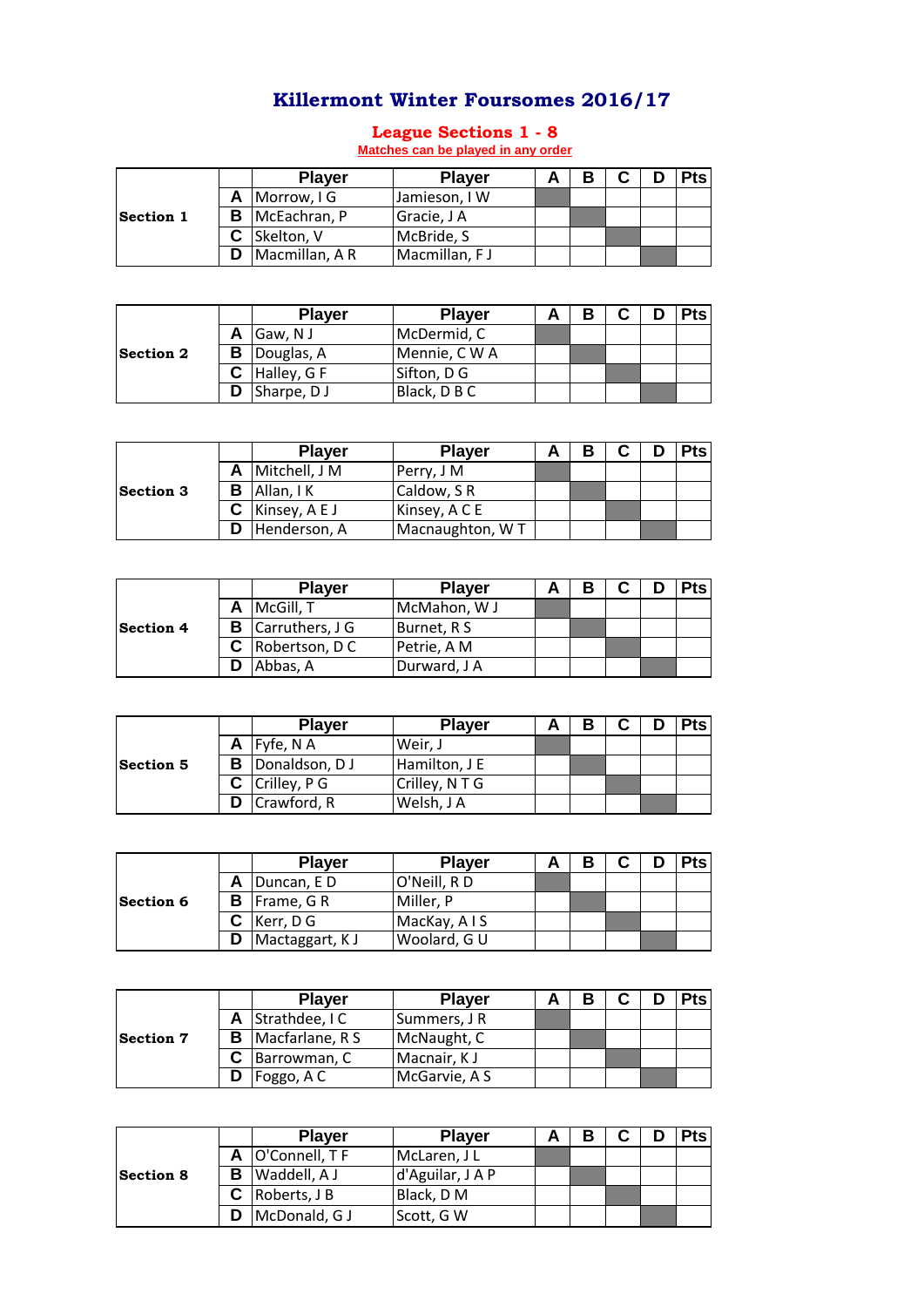|                  | <b>Player</b>           | <b>Player</b>  |  |  | <b>Pts</b> |
|------------------|-------------------------|----------------|--|--|------------|
|                  | A Tait, RC              | Matthew, G R   |  |  |            |
| <b>Section 9</b> | <b>B</b> Newton, D B    | Shankland, I G |  |  |            |
|                  | <b>C</b> Robertson, Guy | Miquel, CJ     |  |  |            |
|                  | McNair, D G             | Clark, RA      |  |  |            |

|                   | <b>Player</b>                  | <b>Player</b>  |  |  | <b>Pts</b> |
|-------------------|--------------------------------|----------------|--|--|------------|
|                   | A Stenhouse, M                 | Elder Snr, D   |  |  |            |
| <b>Section 10</b> | <b>B</b> $\left $ Grant, J A C | Macmillan, R R |  |  |            |
|                   | C Greenock, D W                | Macanna, A C   |  |  |            |
|                   | Hill, SC                       | Gray, M M      |  |  |            |

| <b>Section 11</b> | <b>Player</b>           | <b>Player</b>  |  | C. | Pts   Pts |
|-------------------|-------------------------|----------------|--|----|-----------|
|                   | Elder, HY               | Dow, WDF       |  |    |           |
|                   | <b>B</b> Houliston, R C | Neilson, A A C |  |    |           |
|                   | Belch, GA               | Hutchison, A B |  |    |           |
|                   | Baxter, A J             | Gow, J         |  |    |           |

|                   |   | <b>Player</b>        | <b>Player</b> |  | C. | <b>Pts Pts</b> |  |
|-------------------|---|----------------------|---------------|--|----|----------------|--|
| <b>Section 12</b> |   | A Miller, G B        | Matheson, G N |  |    |                |  |
|                   |   | <b>B</b> Hamilton, K | Gourley, R    |  |    |                |  |
|                   |   | $C$ Taylor, R        | Clayton, C    |  |    |                |  |
|                   | D | Egan, MR             | Burns, RDG    |  |    |                |  |

|                   | <b>Player</b>       | <b>Player</b> |  |  | <b>Pts Pts</b> |
|-------------------|---------------------|---------------|--|--|----------------|
| <b>Section 13</b> | A Wilson, JDG       | Neilson, D A  |  |  |                |
|                   | <b>B</b> Parker, DG | Horn, J S     |  |  |                |
|                   | C Stevens, J        | Telfer, JTF   |  |  |                |
|                   | Sleight, J W        | Clark, SA     |  |  |                |

|                   |   | <b>Player</b> | <b>Player</b> | Α | ◠<br>u | <b>Pts</b> |
|-------------------|---|---------------|---------------|---|--------|------------|
| <b>Section 14</b> | Α | Niven, L M    | Bell, AR      |   |        |            |
|                   | в | Davie, J R    | King, John    |   |        |            |
|                   | ື |               |               |   |        |            |

|            | <b>Player</b>      | <b>Player</b> |  | <b>Pts</b> |
|------------|--------------------|---------------|--|------------|
| Section 15 | A Thomson, G W     | Kelly, N D    |  |            |
|            | <b>B</b> Hillis, A | Halley, BD    |  |            |
|            | Bennet, G M        | Wright, T K B |  |            |

|                   | <b>Player</b> | <b>Player</b> |  | r |  |
|-------------------|---------------|---------------|--|---|--|
| <b>Section 16</b> | Brodie, C M   | Brodie, A     |  |   |  |
|                   | Scott, WR     | Lockhart, I G |  |   |  |
|                   | McKenzie, DJ  | Gray, B       |  |   |  |

Please enter your result after each game. Scoring example: a 3 & 2 win is written as +5 a 3 & 2 loss is written as -5 a Draw is 0 **Matches can be played in any order**